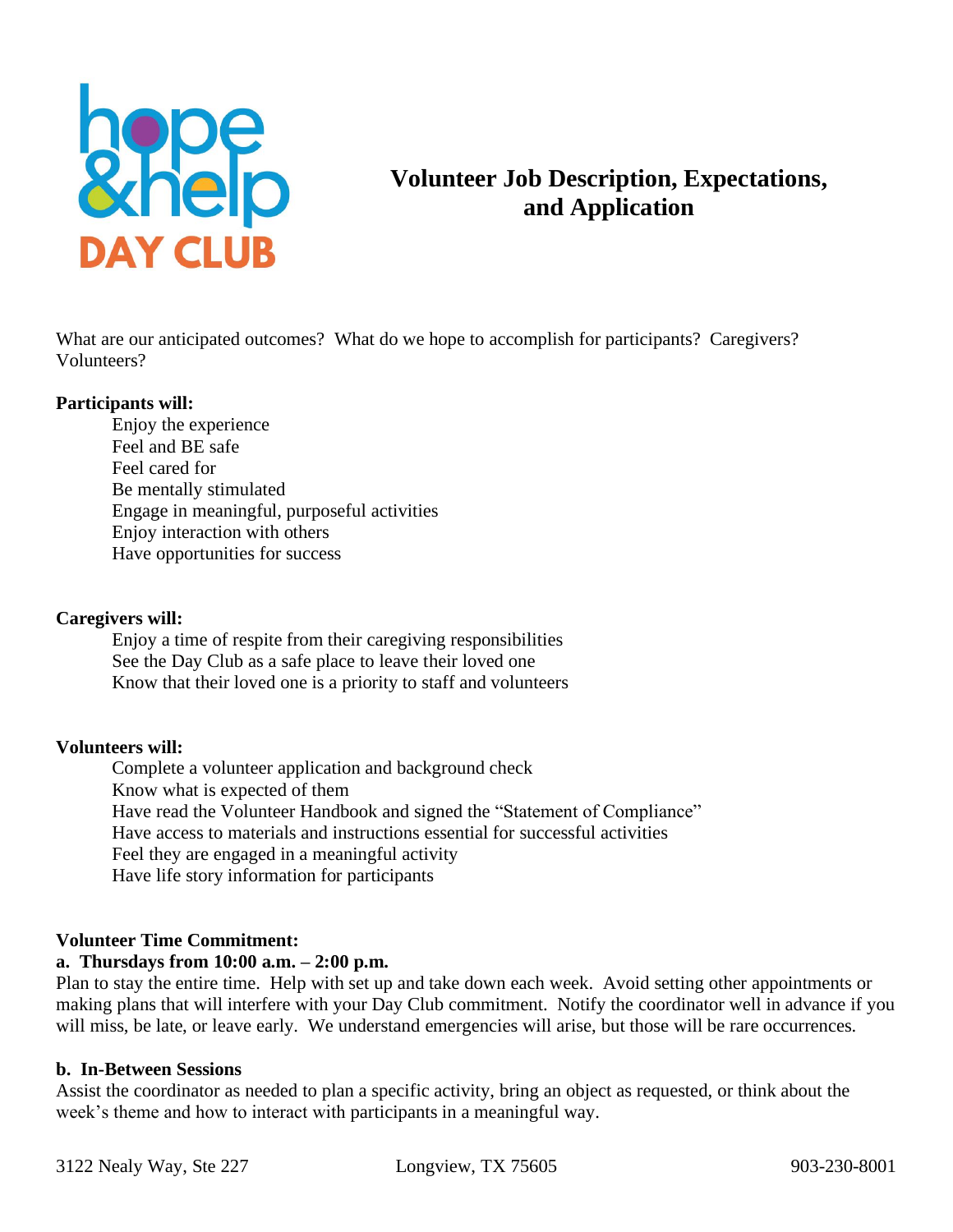# **Safety:**

Constantly be attentive to the whereabouts of each participant. Cooperate with the coordinator to enforce all safety precautions and plans. Be especially vigilant as participants arrive and as they leave to be sure no one slips out the door unseen.

## **CARES Approach:**

Learn and adhere to the principles set forth in the CARES Approach. Familiarize yourself with the life stories of participants and use this information as you interact with them. Model for and share with family caregivers the principles of the CARES Approach.

#### **Snacks:**

Assist with serving snacks to the participants and with cleaning up. At least one volunteer must be at each table of participants. Volunteers may not segregate themselves for snack or private visiting time.

# **The "Rules of Engagement:"**

The participants are our top priority. Our interaction should be with them rather than other volunteers or staff. Volunteers are expected to focus on and engage with participants at all times. As participants arrive, greet them and involve them in the planned activity.

- CPR/Adult First Aid Training for all volunteers will be offered yearly. Please plan to attend.
- Keep Coordinator informed of any changes in your own contact information.
- Be positive, cooperative and supportive.
- Smile a lot!
- Treat participants with dignity and respect.
- Take concerns and suggestions directly to the Day Club Coordinator.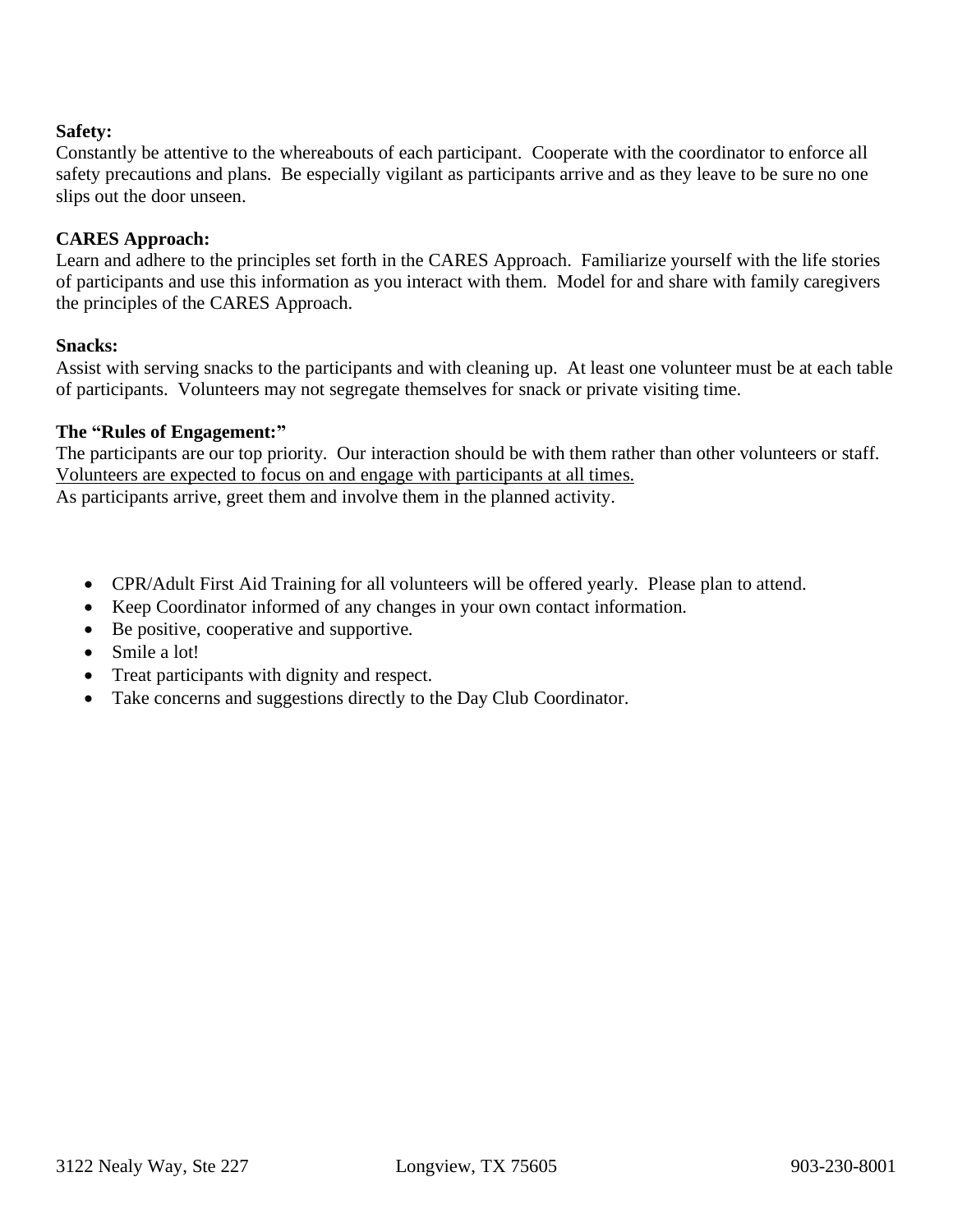

| Have you ever been convicted of a crime (felony or misdemeanor): Yes / No                                                                                                                                     |  |  |
|---------------------------------------------------------------------------------------------------------------------------------------------------------------------------------------------------------------|--|--|
|                                                                                                                                                                                                               |  |  |
| If you are willing to drive: Driver's License # ________________________________                                                                                                                              |  |  |
|                                                                                                                                                                                                               |  |  |
| What specific skills (other languages, hobbies, talents, etc.) do you have?                                                                                                                                   |  |  |
| <u> 1990 - Jan James James James James James James James James James James James James James James James James</u>                                                                                            |  |  |
| Do you prefer: Working with individuals / Groups / Staff/Indirect Support                                                                                                                                     |  |  |
| Background (check all that apply):                                                                                                                                                                            |  |  |
| I am a ______ family member; my _____________ has/had Alzheimer's disease<br>_____ friend of a person with Alzheimer's disease<br>health care professional<br>community supporter of the Alzheimer's Alliance |  |  |